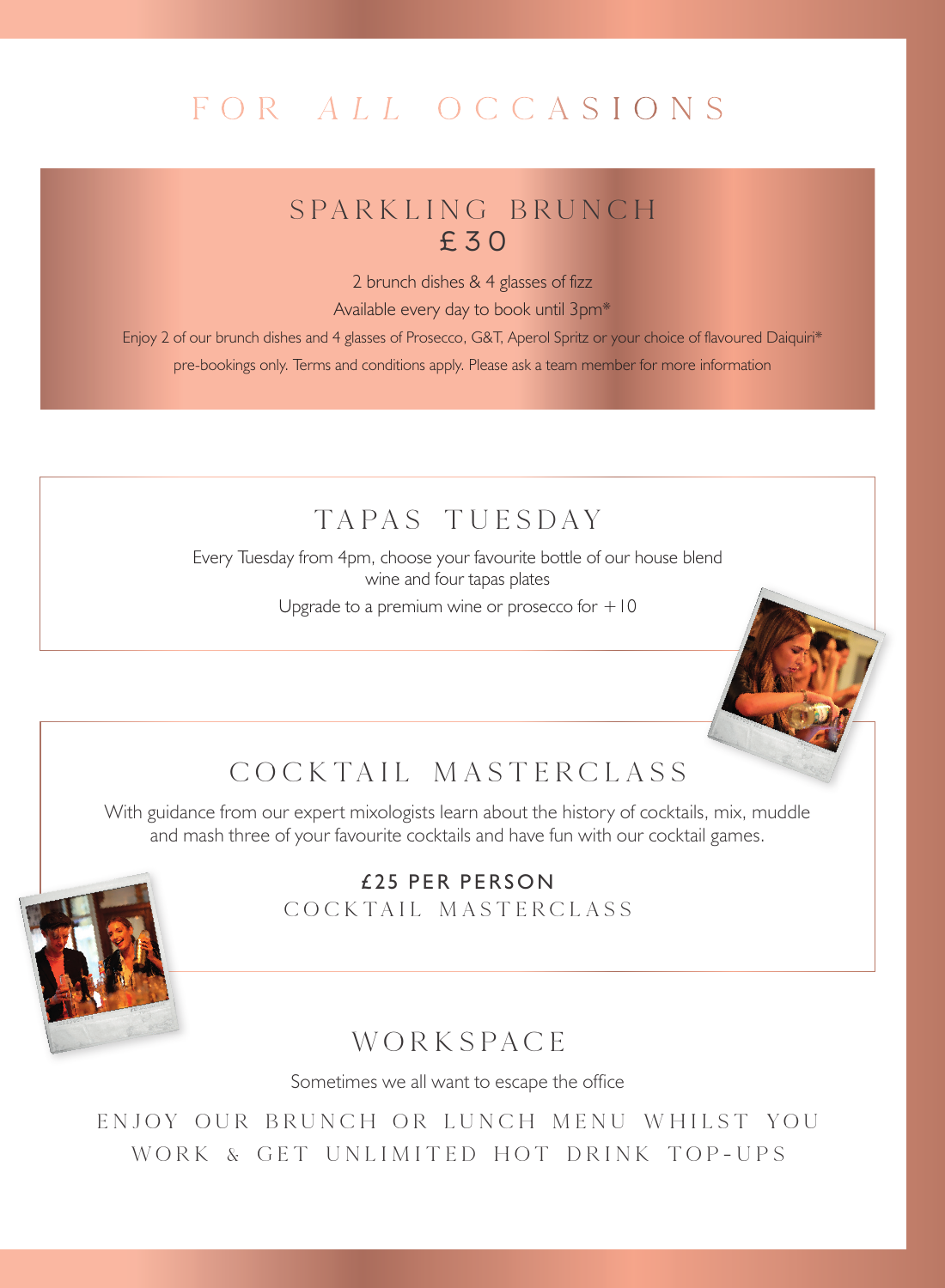## FIZZ

| CHAMPAGNE                                              |                 | 125ml 750ml Magnum |
|--------------------------------------------------------|-----------------|--------------------|
| VEUVE CLICOUOT YELLOW LABEL ®<br><b>FRANCE 12% VOL</b> |                 | 70                 |
| MOËT & CHANDON IMPÉRIAL ®<br><b>FRANCE 12% VOL</b>     | $\overline{13}$ | 60                 |
| PALMER & CO ROSÉ RESERVE<br><b>FRANCE 12% VOL</b>      |                 | 55                 |
| PERRIER-JOUËT BLANC DE BLANCS<br><b>FRANCE I2% VOL</b> |                 | 90                 |
| LAURENT-PERRIER CUVÉE ROSÉ<br><b>FRANCE 12% VOL</b>    |                 | 90                 |

## SPARKLING

| <b>FREIXENET PROSECCO ®</b><br><b>ITALY II% VOL</b>             | 7.5 | 34.5  | 70 |
|-----------------------------------------------------------------|-----|-------|----|
| FREIXENET SPARKLING ROSÉ<br><b>ITALY II% VOL</b>                | 7.5 | 34.5  |    |
| PROSECCO<br><b>ITALY 11% VOL</b>                                | 6.5 | 29.95 | 60 |
| THE SKINNY FIZZ CAVA ®<br>SPAIN II.5% VOL 57 calories per I25ml |     | 30.95 |    |
| CHAPEL DOWN CLASSIC NON-VINTAGE BRUT<br><b>ENGLAND 12% VOL</b>  |     | 40    |    |

## All wines that are served by the glass are also available in 125ml measures.  $\Phi$  = Suitable for vegans. ABVs subject to change

## RED WINE

7 175ml 5 250ml ? 500ml 9 750ml

| ZUCCARDIO MALBEC ®<br><b>ARGENTINA 14% VOL</b>                                             |      |       |       | 33    |
|--------------------------------------------------------------------------------------------|------|-------|-------|-------|
| <b>VELVET DEVIL MERLOT</b><br><b>WASHINGTON, USA, 13.5% VOL</b>                            | 8.05 | II.1  | 21.2  | 29.95 |
| BAROSSA VALLEY ESTATE SHIRAZ<br><b>BAROSSA VALLEY, AUSTRALIA 14% VOL</b>                   | 7.8  | 10.75 | 20.5  | 28.95 |
| CHÂTEAU DES LAURETS BORDEAUX ®<br><b>BORDEAUX, FRANCE I3.5% VOL</b>                        |      |       |       | 38    |
| EL BAR MALBEC ®<br><b>ARGENTINA 13% VOL</b>                                                | 7.15 | 9.85  | 18.75 | 26.5  |
| YEALANDS ESTATE BLACK LABEL PINOT NOIR<br><b>NEW ZEALAND 13% VOL</b><br><b>SUSTAINABLE</b> |      |       |       | 29.95 |
| MOONLIGHT SHIRAZ<br><b>SOUTH AFRICA 8.5% VOL</b><br>MINDFUL CONSUMPTION                    | 6.85 | 9.45  | 18.05 | 25.5  |
| CANNONBALL CABERNET SAUVIGNON<br><b>CALIFORNIA, USA 13.5% VOL</b>                          |      |       |       | 35    |
| <b>LUCENTE SUPER TUSCAN ®</b><br><b>TUSCANY, ITALY 14% VOL</b>                             |      |       |       | 47    |
| LIGNUM VITIS FRAPPATO SHIRAZ<br>SICILY, ITALY 14.5% VOL                                    |      |       |       | 26.95 |
| ALL BAR ONE HOUSE RED BLEND 12.5% VOL                                                      | 5.55 | 7.6   | 14.5  | 20.5  |
| <b>CABERNET SAUVIGNON 12.5% VOL</b>                                                        | 6.2  | 8.5   | 16.25 | 22.95 |
| RIOIA 13% VOL                                                                              | 6.7  | 9.25  | 17.65 | 24.95 |
| <b>MERLOT</b> 12.5% VOL                                                                    | 6.2  | 8.5   | 16.25 | 22.95 |
|                                                                                            |      |       |       |       |

# ROSE AND ORANGE WINE

|                                                                              |      | <b>175ml</b> 7250ml 500ml 750ml |       |       |
|------------------------------------------------------------------------------|------|---------------------------------|-------|-------|
| <b>BULLETIN WHITE ZINFANDEL</b><br>USA 9% VOL                                | 6.7  | 9.25                            | 17.65 | 24.95 |
| PINOT GRIGIO BLUSH<br><b>ITALY 12% VOL</b>                                   | 6.6  | 9.1                             | 17.35 | 24.5  |
| PARADIS GRENACHE<br><b>FRANCE 12.5% VOL</b>                                  |      |                                 |       | 27.5  |
| <b>TWILIGHT ROSÉ</b><br><b>SOUTH AFRICA 8.5% VOL</b><br>MINDFUL CONSUMPTION  |      |                                 |       | 24.5  |
| SOLARA ORANGE WINE ®<br>ROMANIA 12.5% VOL                                    | 7.25 | 10                              | 19.05 | 26.95 |
| ALL BAR ONE HOUSE ROSÉ BLEND 11.5% VOL                                       | 5.8  | 8                               | 15.2  | 21.5  |
| LOVE BY LÉOUBE<br><b>CÖTES DE PROVENCE, FRANCE 13% VOL</b><br><b>ORGANIC</b> |      |                                 |       | 31.95 |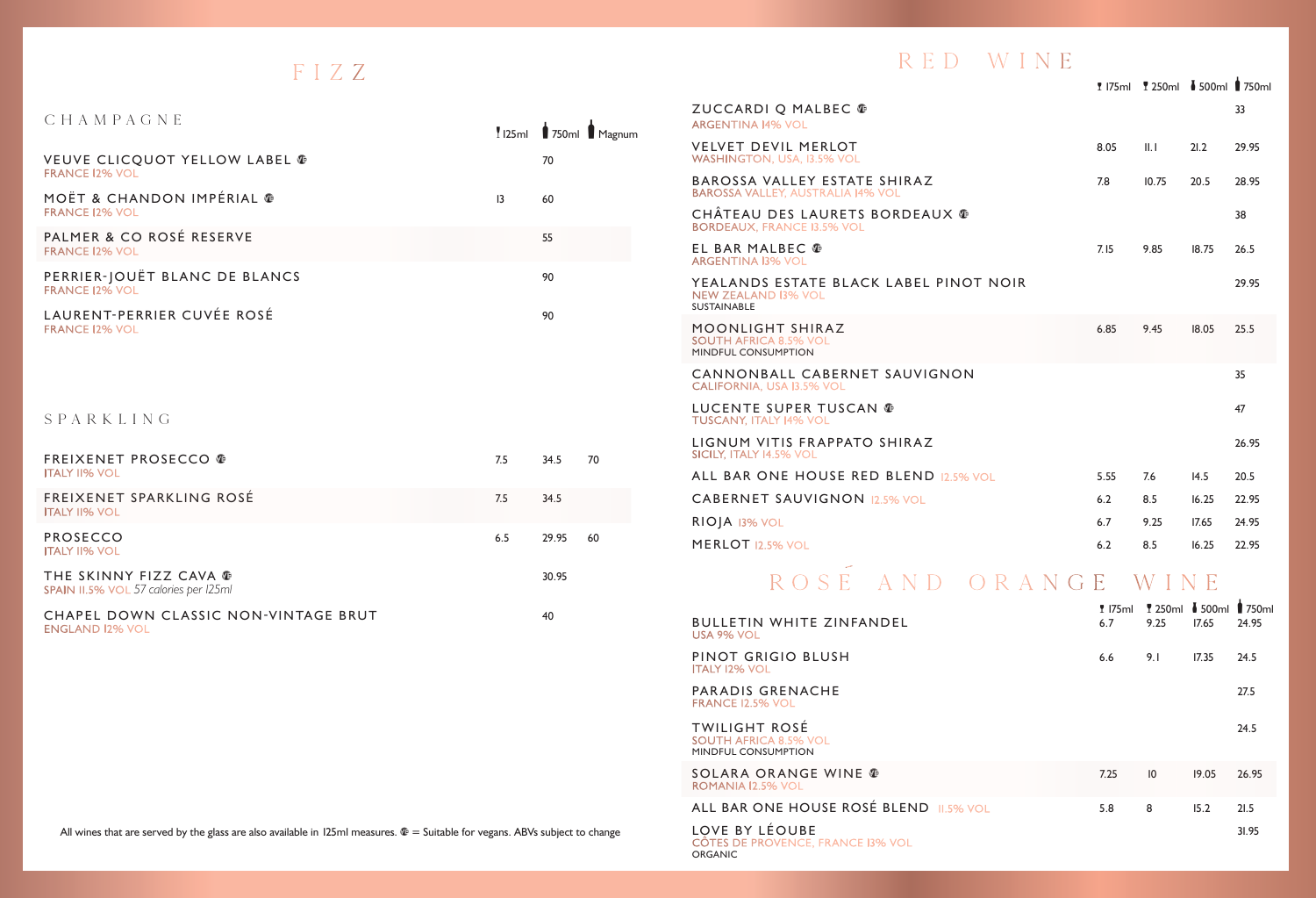## WHITE WINE

| <b>1</b> 175 ml                                |       |       |                     |
|------------------------------------------------|-------|-------|---------------------|
| 10.5                                           | 14.45 | 27.6  | 39                  |
|                                                |       |       | 38                  |
| 8.05                                           | II.1  | 21.2  | 29.95               |
| 7.65                                           | 10.55 | 20.15 | 28.5                |
| $\overline{7}$                                 | 9.65  | 18.35 | 25.95               |
| YEALANDS ESTATE BLACK LABEL GRÜNER VELTLINER @ |       |       | 29.5                |
|                                                |       |       | 36                  |
| 6.6                                            | 9.1   | 17.35 | 24.5                |
|                                                |       |       | 32.5                |
| 8.05                                           | II.1  | 21.2  | 29.95               |
| 7.5                                            | 10.35 | 19.8  | 27.95               |
| 8.6                                            | II.85 | 22.65 | 32                  |
| 6.85                                           | 9.45  | 18.05 | 25.5                |
| 5.55                                           | 7.6   | 14.5  | 20.5                |
| 5.8                                            | 8     | 15.2  | 21.5                |
| 6.45                                           | 8.9   | 16.95 | 23.95               |
| 6.2                                            | 8.5   | 16.25 | 22.95               |
| 6.45                                           | 8.9   | 16.95 | 23.95               |
|                                                |       |       | 1250ml 1500ml 750ml |

MINDFUL CONSUMPTION: LOWER SUGAR, CALORIE OR ALCOHOL WINES

SUSTAINABLE: A PRODUCER COMMITTED TO FARMING AND WINEMAKING PR ACTICES THAT HELP PROTECT OUR EARTH

All wines that are served by the glass are also available in 125ml measures.  $\Phi$  = Suitable for vegans. ABVs subject to change

## COCKTA IL SHARERS

### BLOSSOM BIRDCAGE

Our ultimate exclusive sharing cocktail – choose your favourite cocktail below, served in a beautiful floral bird cage

TTTT for four 34

## WHISKY, APPLE & RHUBARB Sweet Japanese Toki whisky is blended with rhubarb, lemon and cloudy apple juice for a smooth sip

### VODKA, WATERMELON & CRANBERRY

Haku Japanese craft vodka is combined with watermelon, lime & cranberry juice for a drink that sparkles with fruit flavours

### GIN, RASPBERRY & PEACH

The warmth of Roku gin meets raspberry, cranberry, peach & lime juice in this refreshing jewel pink drink

## APEROL SPRITZ TREE 5 5 5 5 for four 35

Aperol topped with Prosecco & soda. Garnished with orange

Order and Pay from the comfort of your table. Scan the QR code to start ordering now.

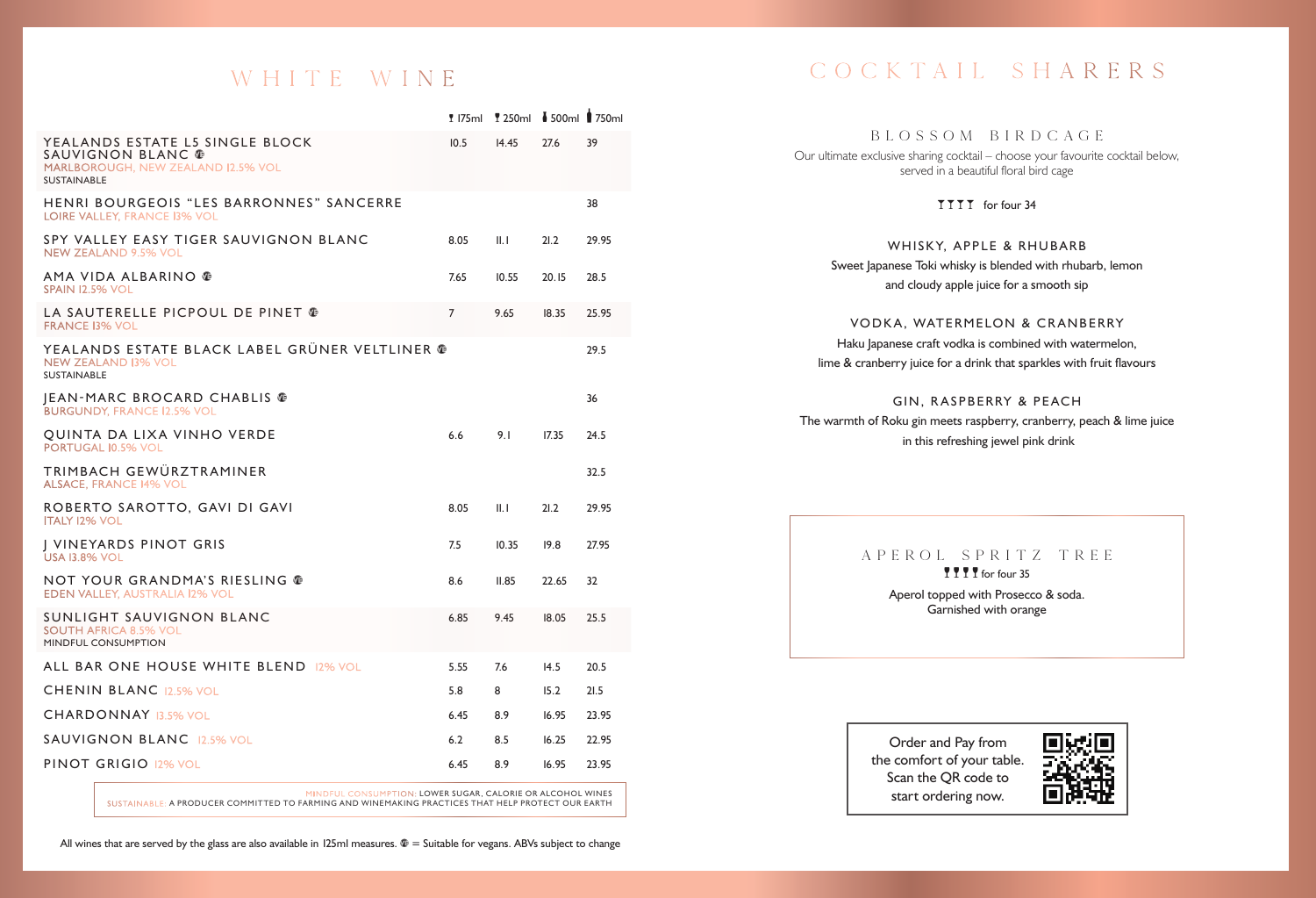Lule<br>COSMOPOLITAN **7.95** 

Absolut Citron vodka, Cointreau, cranberry, orange bitters and lime. Garnished with orange

PINA COLADA  $9.5$ 

Havana Club Especial rum, Malibu, coconut syrup, pineapple juice, milk and cream. Garnished with pineapple

> DISARONNO FIZZ  $-8.95$ Disaronno amaretto, lemon & soda water. Garnished with lemon

APEROL SPRITZ 5 9.25

Aperol topped with Prosecco & soda. Garnished with orange

BELSAZAR ROSE & TONIC  $9.75$ Belsazar Rose vermouth & Fever-Tree refreshingly light tonic water. Garnished with pink grapefruit

SAILORS SWIRL  $9.5$ Sailor Jerry's spiced rum, Chambord, fruit blend with passionfruit, ginger syrup, lime & soda. Garnished with passionfruit

RHUBARB MULE  $9.5$ Ketel One vodka, rhubarb, lime & Fever Tree refreshingly light ginger ale. Garnished with orange and mint

> PINEAPPLE DAIQUIRI **1** 9.5 Bacardi Carta Blanca rum, pineapple & lime juice.

Or customise with strawberry, raspberry or mango instead

WATERMELON MARGARITA  $9.75$ 

Olmeca Altos Blanco tequila, Cointreau, watermelon & lime juice. Served on the rocks

FRENCH MARTINI T 95 Cîroc pineapple vodka, Chambord, pineapple juice and fresh raspberry

> PINK GRAPEFRUIT COLLINS  $29.5$

Tanqueray No.10 gin shaken with pink grapefruit syrup & lemon juice, topped with soda & grapefruit

Our food and drinks are prepared in food areas where cross contamination may occur and our menu descriptions do not include all ingredients. If you have any questions, allergies or intolerances, or you require our allergen information, please let us know before ordering.

## CLASSIC COCKTA ILS SIGNATURE COCKTA ILS

Fave<br>PORN STAR MARTINI<br>T 10.5

Absolut Vanilla vodka and a fruit blend with passionfruit. Served with a shot of Prosecco

ESPRESSO MARTINI T 9.95 Ketel One vodka, Tia Maria, sugar syrup and coffee. Garnished with coffee beans

> MOJITO  $195$

Bacardi Carta Blanca rum, fresh mint, fresh lime, sugar syrup and soda. Or make it fruity with watermelon, strawberry or raspberry purée

SAITED CARAMEL OLD FASHIONED

 $-10.5$ 

Woodford Reserve Kentucky bourbon whiskey meets salted caramel syrup & angostura bitters. Served with salted caramel popcorn on the side

BRAMBLE SPRITZ

 $9.95$ Bombay Bramble gin infused with blackberries & raspberries, Prosecco & lemonade. Garnished with lemon

LONG ISLAND ICED TEA

**2** 9.95 Ketel One vodka, Bombay Sapphire gin, Olmeca tequila, Bacardi Carta Blanca rum, Cointreau, lemon and Pepsi Max

GIN SOUR

 $9.75$ Bombay Sapphire gin with sour mix, egg white and Angostura bitters. Garnished with rice

paper. Alternatively ask for a Grey Goose vodka Sour or Woodford Reserve whiskey Sour

CHAMPAGNE COLADA  $T$  11.5 Bacardi Carta Blanca rum, Bacardi Carta Ocho rum, pineapple juice, coconut and Moet & Chandon Champagne. Garnished with pineapple

Our food and drinks are prepared in food areas where cross contamination may occur and our menu descriptions do not include all ingredients. If you have any questions, allergies or intolerances, or you require our allergen information, please let us know before ordering.